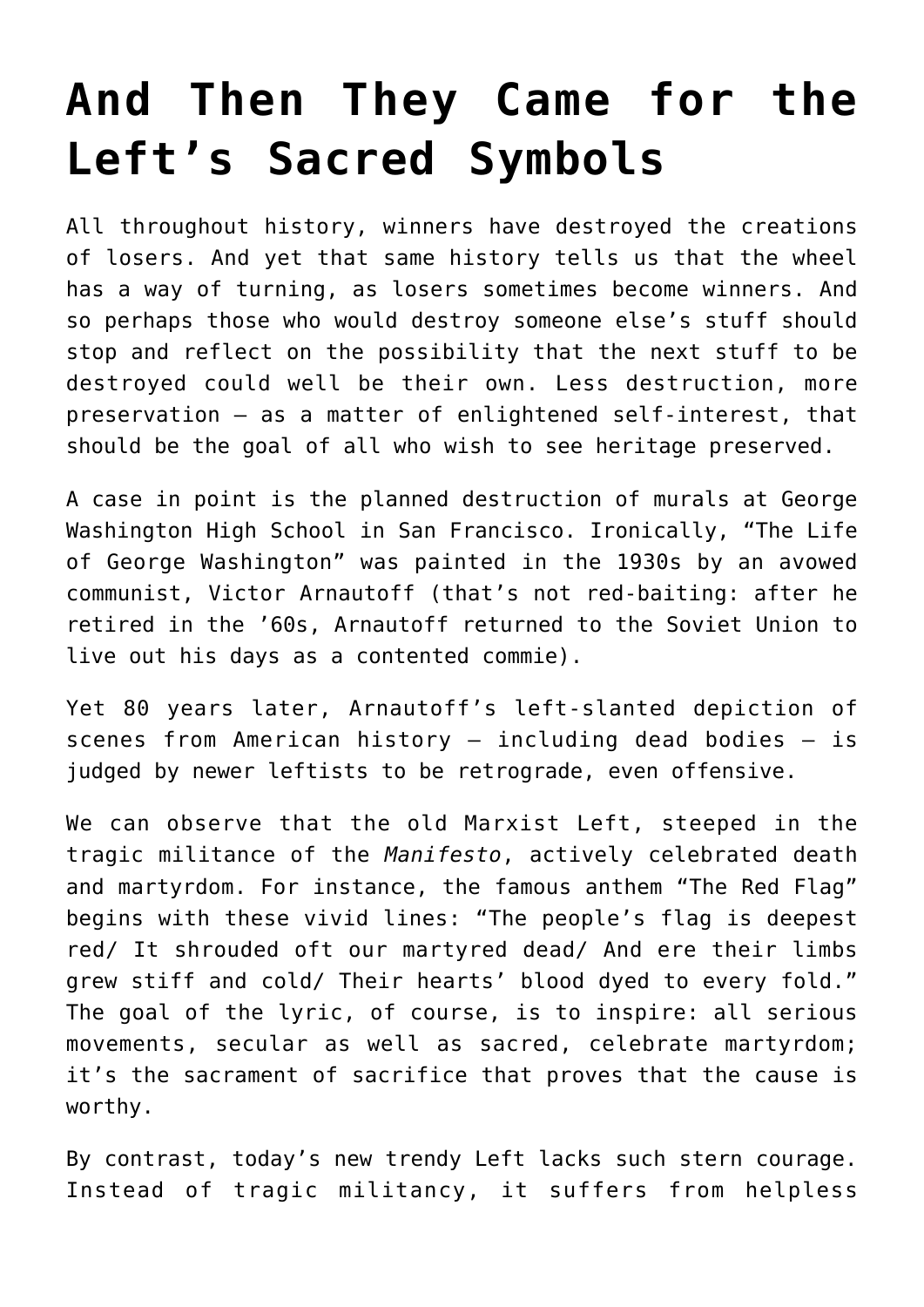dependency. By its own admission, it fears being "triggered," that is, made sad. If so, then the prospects for this new kind of Left—more pampered and brittle than hardened and proletarian—ever winning outside of a few cities, campuses, and courtrooms are nil. The world is a tough place full of tough people, and events can be even tougher.

The old Left knew that to be true, and so comrades were willing to die for their beliefs—that's why the men who manned the "barricades of freedom" are remembered in legend and [song](https://www.azlyrics.com/lyrics/lesmiserablescast/onedaymore.html) to this day. (By contrast, today's Antifa losers are hardly strong warriors. Like the klansmen they resemble, they hide their identities and prey on the weak.)

Speaking for that older, tougher leftist tradition, [Peter](https://www.commondreams.org/views/2019/07/03/move-destroy-or-cover-mural-san-franciscos-progressive-school-board-embarrassing) [Dreier](https://www.commondreams.org/views/2019/07/03/move-destroy-or-cover-mural-san-franciscos-progressive-school-board-embarrassing) wrote recently in Common Dreams (emphasis added):

*The Arnautoff murals are a remarkable teaching tool, providing educators with opportunities to help students consider how the country was founded on the backs of slaves and native Americans. They give students—and the general public—a different view of George Washington than the one typically portrayed in textbooks. Shielding students from these images is stupid. It reflects the school board's political cowardice and a failure of imagination.*

Fortunately, too, *The New York Times* has weighed in. The *Times* has done more than its share of pandering to snowflakes in recent years, yet the Grey Lady (let's hope that doesn't trigger anyone) still has enough rigor to rise to the defense of venerable objects and the unconquerable spirit of expression. In the words of art critic [Roberta Smith](https://www.nytimes.com/2019/07/26/arts/design/george-washington-san-francisco-murals.html):

*In a democracy, destroying a work of art is never a solution to any offense it may give. Once art has been made and released into the often choppy flow of life, it should stay there. It will live on anyway. To dictate its elimination is an implicitly autocratic move, similar in spirit, if not*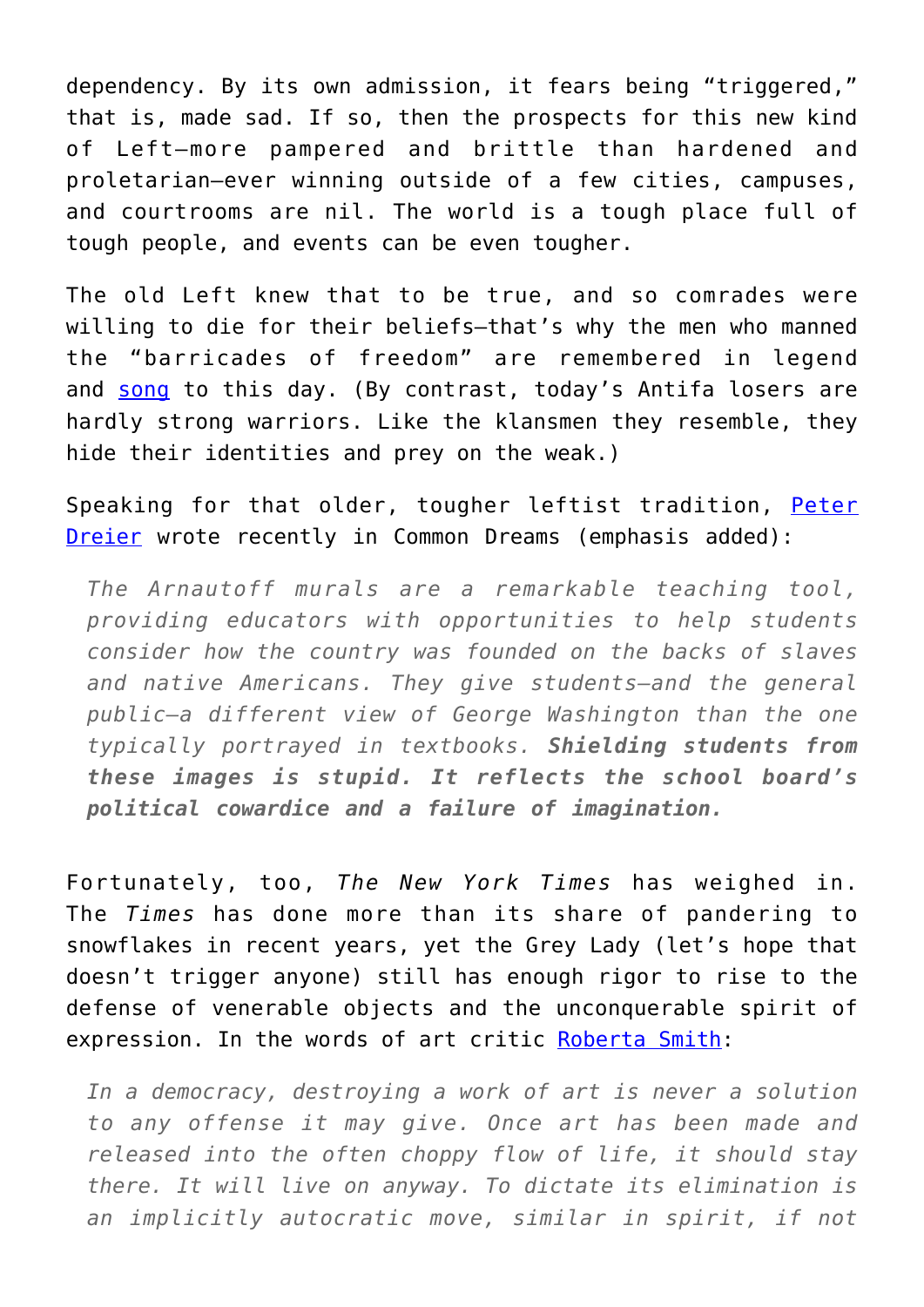*scale, to the deliberate demolition of ancient art and artifacts by the Taliban and the Islamic State.*

In the face of such criticism, the San Francisco snowflakes seem to be melting. Whereas early reports had suggested that the the murals would be painted over (that is, destroyed) or somehow moved (that is, partially destroyed), it now seems that they will simply be obscured by shrouds or perhaps a wall. That's been the solution for other murals and memorials that are still standing, for example, at [Notre Dame](https://www.cnn.com/style/article/university-of-notre-dame-christopher-columbus-murals-trnd-style/index.html) [University](https://www.cnn.com/style/article/university-of-notre-dame-christopher-columbus-murals-trnd-style/index.html) and [Washington and Lee University](https://www.wsls.com/news/virginia/lexington/washington-lee-university-to-rename-two-buildings-changes-to-come-to-lee-chapel).

Such an outcome is hardly satisfactory for those who believe in art, history, and free expression. But it's still better than destruction – including vandalism and arson.

Yet even if the murals survive – hopefully to be unveiled, once again, in some more open-minded era – the PC Left should be happy. Why? Because if they can tear down the Right's creations, then the Right can tear down the Left's.

To be sure, for the last half-century or so, it's mostly been a one-way street. Progressives had the energy to plow under conservative symbols, and conservatives were mostly too bewitched, bothered, or bewildered to stop them.

Yet there are no final victories, and the dialectic trap can still snap shut on anyone.

Indeed, the 'round-the-world political triumphs of Donald Trump, Viktor Orbán, and Boris Johnson prove that rightists can win, too. And by Right, we don't mean conservative in the Burkean sense of channeling the tides of change through the canals of custom. Instead we mean *right-wing*, in the sense of happily smashing all that the left holds dear.

Trump seems determined to stomp on just about every liberal piety. It's even possible that he'll cancel Barack Obama's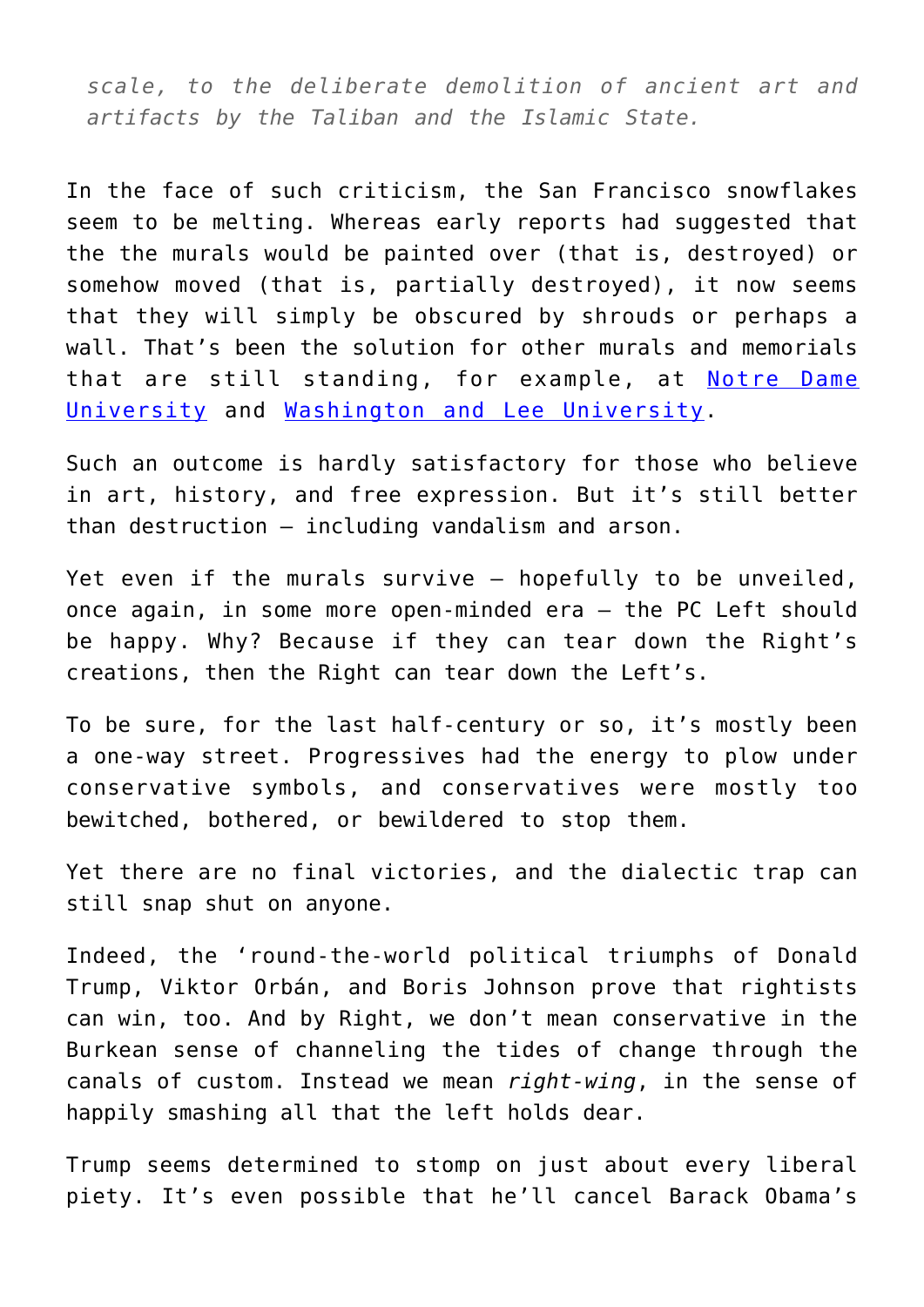plan and keep Andrew Jackson, the Indian fighter, on the \$20 bill, rather than see him replaced by Harriet Tubman. Meanwhile, Orbán proudly preaches illiberalism and expels a George Soros-funded university. And Johnson seems really to mean it on Brexit, aiming to prove that every statist ratchet can be un-ratcheted.

Want more iconoclastic right-wingers? Okay: India's Narendra Modi, the Philippines' Rodrigo Duterte, and Brazil's Jair Bolsonaro. All of these figures seek to do to the Left what the Left once did to the Right. If such mindsets are turned loose, what icon of the Left – what statue, what monument, what street name—will be safe?

So what to do? How to stop this sort of eye-for-an-eye cycle that could leave the world blind – and bereft of cultural inheritance? Perhaps the best thing would be simply to call a truce, at least insofar as cultural creations are concerned. That is, as a matter of enlightened, golden-ruled selfinterest, the Left and the Right could agree simply to stop trying to destroy each other's stuff.

If we had such a ceasefire, then perhaps a new understanding of the value of the past would come to the fore. That is, we could focus on preservation as an end in itself without regard to *au courant* ideology. We could even build on that past, restore its meaning and its beauty – and perhaps make it even more meaningful and beautiful.

We all, wherever we are and wherever we stand, have our own ideas about what deserves to be not only preserved but also renewed. And here's the creation that's been on this author's mind of late: the [Eisenhower Executive Office Building,](https://www.gsa.gov/historic-buildings/dwight-d-eisenhower-executive-office-building-washington-dc) next to the White House. That building, a fabulous exemplar of the 19th-century Second Empire style, has officed innumerable vice presidents, cabinet secretaries, big shots, worker bees, and even the occasional president – Richard Nixon preferred it to the Oval Office.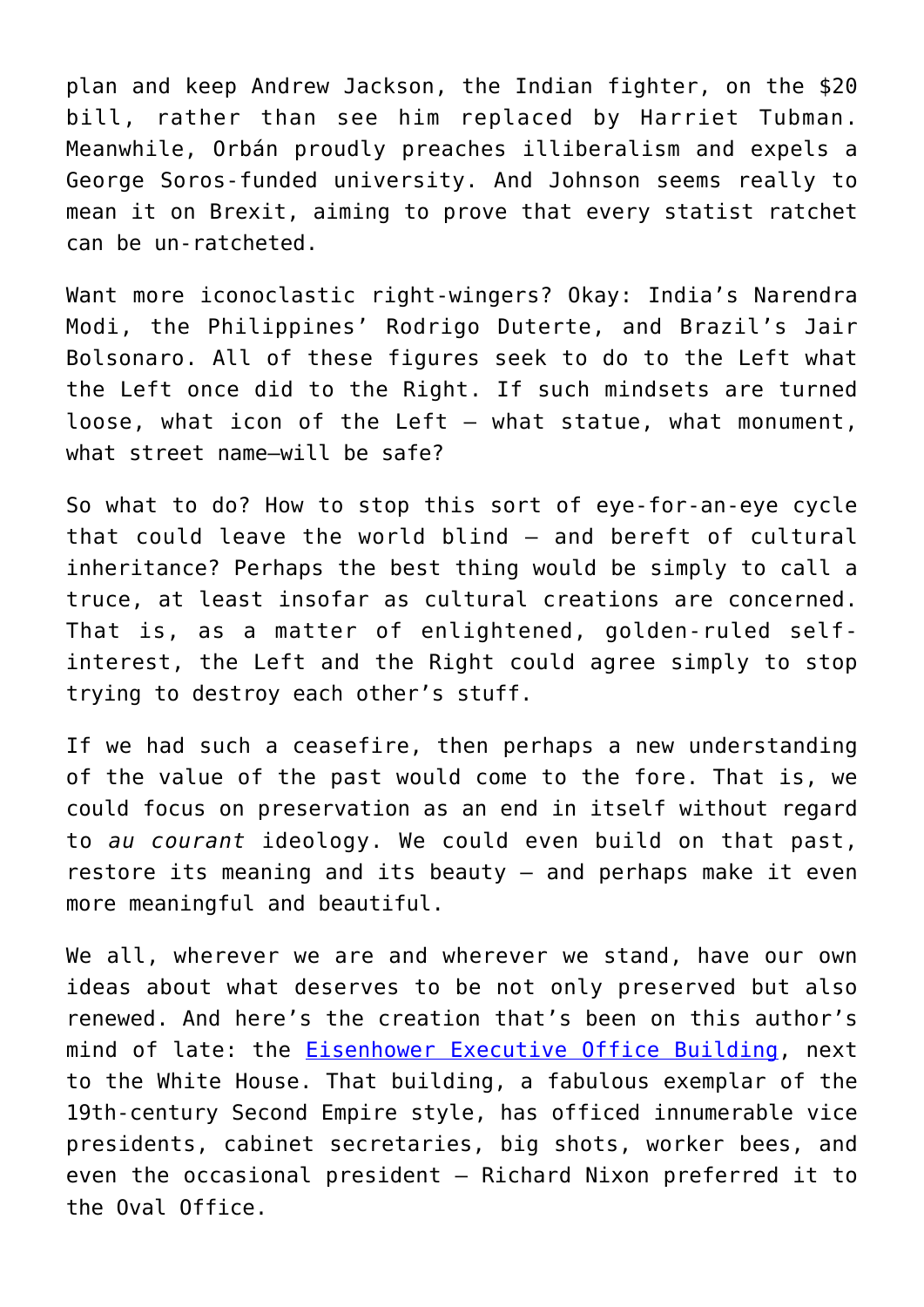Way back when, in the early '80s, it was also the workplace of a low-level drone, namely, yours truly. Yet even a peon can partake in greatness, however vicariously. One day, I was sitting at my desk – in a little cubicle, nothing more – and some architectural types wandered in, carrying clipboards and blueprints. They looked around for a while, then said matterof-factly, "The walls are different, but this was once Douglas MacArthur's office." That offhand pronouncement might have been casual to them, but it sure was a big deal to me.

In those days, the Old EOB, as we called it, was a drab place; the filigreed craftsmanship had been painted and repainted so many times that it had all but disappeared. Notably, the building's once-spectacular skylights over the stairwells had been covered during World War II – blackouts, for fear of airraids – and then never restored.

And yet restoration did finally happen, thanks in large part to a man named John F.W. Rogers, then a special assistant to Ronald Reagan, who started the long process of restoring the building to glory.

Over the four decades since, the Old EOB has been fully rehabilitated. In fact, the building might even be better today, since there's neither the tobacco smoke nor spittle that used to discolor even the grandest edifice.

These results can be seen in a spectacular new book, *[Palace of](https://www.amazon.com/s?k=palace+of+state+the+eisenhower+executive+office+building&crid=3U5NDUBJB32LC&sprefix=palace+of+state,aps,134&ref=nb_sb_ss_i_1_15) [State: The Eisenhower Executive Office Building](https://www.amazon.com/s?k=palace+of+state+the+eisenhower+executive+office+building&crid=3U5NDUBJB32LC&sprefix=palace+of+state,aps,134&ref=nb_sb_ss_i_1_15)*, edited by Thomas E. Luebke, secretary to the U.S. Commission on Fine Arts. One could say that *Palace* is a coffee-table book, insofar as it has lots of pretty pictures. Yet that label is unfair to its meticulous scholarship, which recalls, for example, the genius of Richard von Ezdorf and his team of draftsmen – to cite just a few of those upon whom it cascades luster.

Amazingly, back in the 1950s, an official commission actually